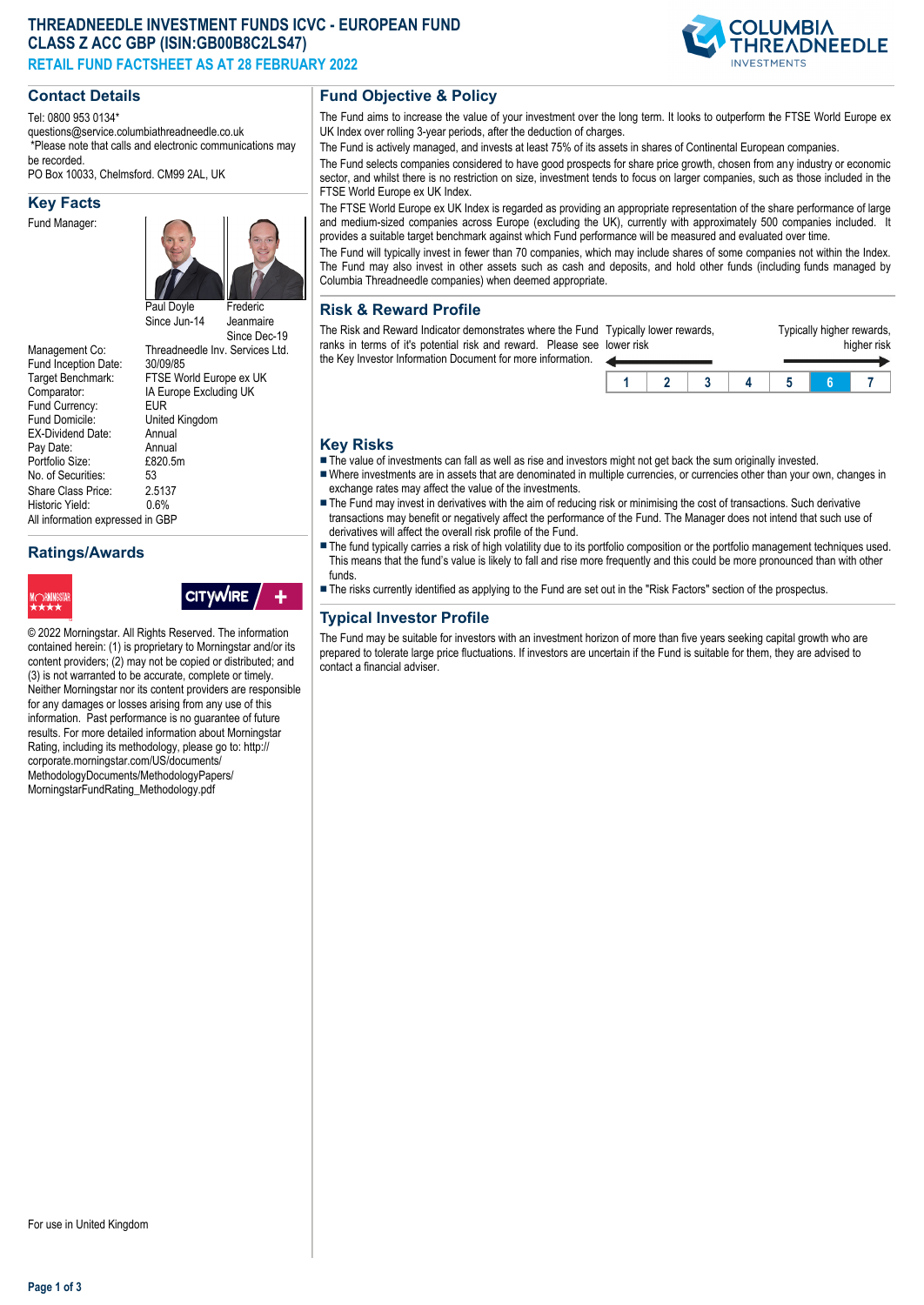## **Holdings & Asset Allocation**

**Top 10 Holdings (%)**

| <b>TOD 10 HOIGINGS (%)</b>      |        |
|---------------------------------|--------|
| <b>Security Name</b>            | Weight |
| Nestle S.A.                     | 4.7    |
| Novartis AG                     | 3.9    |
| <b>TotalEnergies SE</b>         | 3.6    |
| Roche Holding Ltd               | 3.5    |
| Airbus SE                       | 2.9    |
| Novo Nordisk A/S Class B        | 2.9    |
| Mercedes-Benz Group AG          | 2.7    |
| Air Liquide SA                  | 2.7    |
| <b>BNP Paribas S.A. Class A</b> | 2.7    |
| Safran S.A.                     | 2.7    |
| <b>Total</b>                    | 32.2   |

# **Weightings (%)**

| <b>Sector</b>           | <b>Fund</b> | <b>Index</b> | <b>Diff</b> |
|-------------------------|-------------|--------------|-------------|
| Industrials             | 24.2        | 17.3         | 6.9         |
| Financials              | 21.1        | 16.3         | 4.8         |
| Consumer Discretionary  | 13.8        | 13.2         | 0.6         |
| <b>Health Care</b>      | 12.0        | 15.9         | $-3.9$      |
| Energy                  | 8.2         | 4.2          | 4.0         |
| <b>Basic Materials</b>  | 6.8         | 5.1          | 1.7         |
| <b>Consumer Staples</b> | 6.5         | 9.5          | $-3.0$      |
| Technology              | 3.0         | 8.9          | $-5.9$      |
| Telecommunications      | 2.5         | 3.5          | $-1.0$      |
| Utilities               | 1.4         | 4.5          | $-3.1$      |
| <b>Real Estate</b>      | --          | 1.6          | $-1.6$      |
| Cash Equivalents        | 0.2         | --           | 0.2         |
| Cash                    | 0.2         | --           | 0.2         |
|                         |             |              |             |

## **Performance**

**Past Performance does not predict future returns. The return of your investment may change as a result of currency fluctuations if your investment is made in a currency other than that used in the past performance calculation.** 

### **10 Years NAV (GBP)**



### **Performance Extension**

This share class has performance data calculated prior to the inception date, 01 October 2012. This is based upon a simulated/extended track record, using the track record of Threadneedle European Class 1 Accumulation Shares (GBP) (ISIN:GB0001440949), and is in accordance with Morningstar's Extended Performance Methodology paper. To find out more about this, Please visit www.morningstar.com.

# **Calendar Year Performance (GBP)**

|                           | 2021   | 2020   | 2019   | 2018    | 2017   | 2016    | 2015   | 2014   | 2013  | 2012  |
|---------------------------|--------|--------|--------|---------|--------|---------|--------|--------|-------|-------|
| Share Class (Net)         | 17.0   | 10.7   | 26.9   | $-9.9$  | 15.5   | 9.8     | 13.6   | 0.4    | 22.4  | 21.2  |
| Comparator (Net)          | 15.8   | 8.2    | 20.4   | $-11.2$ | 17.1   | 18.7    | 8.6    | $-0.8$ | 25.8  | 19.1  |
| <b>Comparator Ranking</b> | 46/138 | 42/134 | 19/126 | 30/120  | 84/115 | 104/110 | 18/104 | 33/99  | 77/90 | 31/85 |
| Target Benchmark (Gross)  | 17.4   | 8.6    | 20.4   | $-9.5$  | 17.5   | 19.7    | 5.3    | 0.2    | 25.2  | 17.8  |

### **Annualised Performance (GBP) 12M Rolling Period (GBP)**

|                           | 1 YR   | 3 YR   | <b>5 YR</b> | <b>10 YR</b> | $03/21 - 02/22$ | $\frac{03/20 - 0.21}{02/21}$ | $03/19 - 02/20$ | $\frac{03/18 - 02}{19}$ | $03/17 -$<br>02/18 | $03/16 -$<br>02/17 | $03/15 -$<br>02/16 | $03/14 -$<br>02/15 | $03/13 -$<br>02/14 | $03/12 -$<br>02/13 |
|---------------------------|--------|--------|-------------|--------------|-----------------|------------------------------|-----------------|-------------------------|--------------------|--------------------|--------------------|--------------------|--------------------|--------------------|
| Share Class (Net)         | 7.8    | 11.8   | 9.1         | 9.8          | 7.8             | 17.5                         | 10.4            | $-2.6$                  | 13.3               | 15.6               | 0.2                | 8.0                | 9.2                | 20.7               |
| Comparator (Net)          | 5.8    | 8.6    | 6.5         | 9.2          | 5.8             | 14.6                         | 5.4             | -5.5                    | 13.3               | 24.8               | $-2.1$             | 4.2                | 16.4               | 18.2               |
| <b>Comparator Ranking</b> | 37/138 | 17/128 | 19/114      | 28/85        | 37/138          | 43/135                       | 20/129          | 25/122                  | 56/115             | 109/112            | 30/105             | 11/101             | 85/91              | 26/86              |
| Target Benchmark (Gross)  | 8.9    | 9.9    |             | 9.7          | 8.9             | 14.4                         | 6.5             | $-3.3$                  | 12.7               | 27.3               | $-5.2$             | 5.2                | 15.4               | 18.6               |

Source Morningstar UK Limited © 2022 as at 28/02/22. Based on the bid-to-bid and assuming income is reinvested including ongoing charges excluding entry and exit charges. Index returns include capital gains and assume reinvestment of any income. The index does not include fees or charges and you cannot invest directly in it. The Investment Association (IA) is the trade body representing the UK investment management industry.

Annualised performance measures how much an investment has grown on average each year.12 month Rolling Period shows annualised average returns for the periods stated.